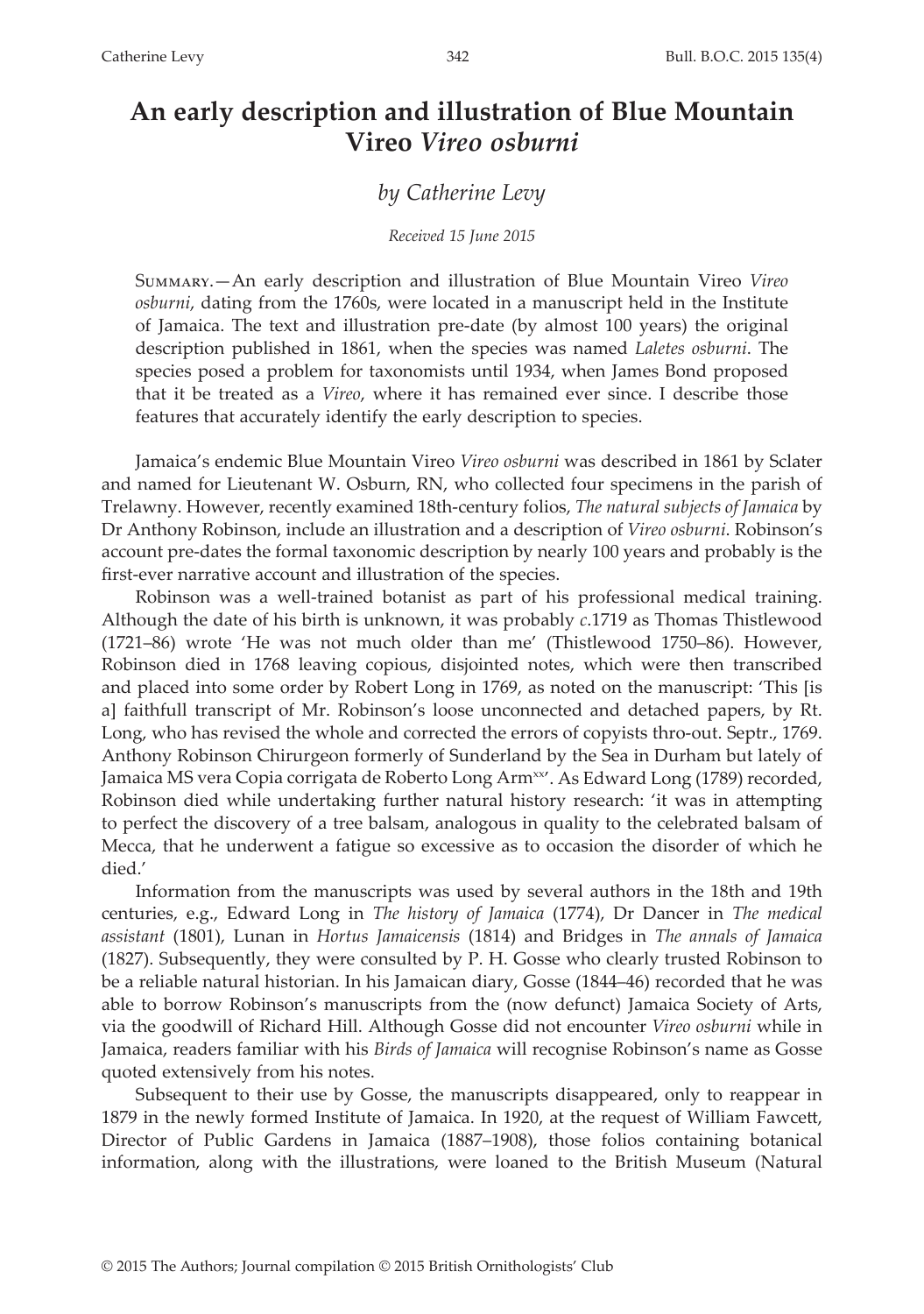History), London, to assist with the preparation of Fawcett & Rendle's *Flora of Jamaica*. The volumes were returned to the Institute of Jamaica in 2009.

Those volumes of Robinson's notes sent to the British Museum (Natural History) were nos. 1, 2, 4, 5, together with a small unnumbered volume (apparently there was no vol. 3), and two large volumes of botanical illustrations. Lying unnoticed in the National Library of Jamaica was a large folio of 162 bird illustrations and a manuscript of notes. The illustration (Fig. 1) of *Vireo osburni* is in MS 178 vol. 1, no. 88 in the National Library of Jamaica. The text, however, is in a volume loaned to the British Museum, MSS. 090 ROB, vol. 5, book 3, now in the Natural History Museum of Jamaica. All of the bird illustrations are mounted on 53 × 35.56 cm board, a few covering the entire space, some painted, and others unfinished or only sketched. There are 162 illustrations, approximately 125 executed by Robinson, some by E. Long (acknowledged with Robinson's assistance), some by A. Mackey and 11 by Andrew Peter Dupont (*d*. 1770).

### **Robinson's description**

Robinson did not assign a species name to the bird because he did not recognise it in existing sources to which he had access, e.g. Linnaeus, Sloane, Edwards, Browne and Catesby, but assigned it to the genus *Lanius*, reflecting the shrike-like bill of his unknown bird.

'This bird weigh'd 5 drachmas 24  $\text{Gr}^{\text{ms}}$ . The extended Wing nine Inches & half, the closed Wing 3 inches. The Beak six-eighths of an Inch long & a half & moderately arcuated [curved]. The upper Mandible had a narrow Ridge between the Nostrills and a Dent on each Side near the Tip. The Nostrills were two small oval Apertures having no Seta about them. The Base of the Beak as in the Baristi [tyrannids] or Loggerhead Genus.

The Toung sagittated and lacerated. The Tail has ten equal Feathers of a brownish blue edged with green. Beneath of a whitish green where all the Shafts were white. The Throat, Breast, and Belly Sides and Anals were of a dull yellow. The Thighs greenish yellow. The Quill plumes resembl'd those of Tail in color. The Rump, Back, Coverts, and Neck's hind part were dull green as was the Head except its being of a duller hue. The Legs were barely 3/4 of an Inch long. The Back Toe has a narrow membrane on each side and the Middle Toe adher'd to the outer from the first to the second joint. The Legs were cover'd with pale Leaden color'd Scales and the Feet with white ones. This is a true Species of the Lanius or Butcher Bird and the only one of the kind I have ever seen in Jamaica. I had it from Miss Elizabeth Baker my very good Friend Mr. Baker's Daughter. One of her Negro Boys knocked it down with a stone near Chestervale in New Liguanea Mountains. The Eyes were small I know not of what color the Irides. The Head large more elevated than those of the Baristi whose Heads are broad and depressed.'

The vireo illustration, cut from its original paper, measures 20.64 × 18 cm, and is painted in watercolours with fine pen strokes. The label is 2.86 × 11.43 cm and reads 'Lanius superne virescente inferne flavo. See posth. M.S. under omissions'. There is a very small diamond shape measuring  $0.476 \times 1.9$  cm pasted onto the label, which was apparently added by Robert Long, who had the notes transcribed and Robinson's illustrations assembled.

On the reverse side of each illustration is written the species name, no. 88 being labelled *Laletes osburni*. These were evidently added in the latter part of the 19th century as some corrections are in the hand of ornithologist Edward Newton, Lieutenant-Governor and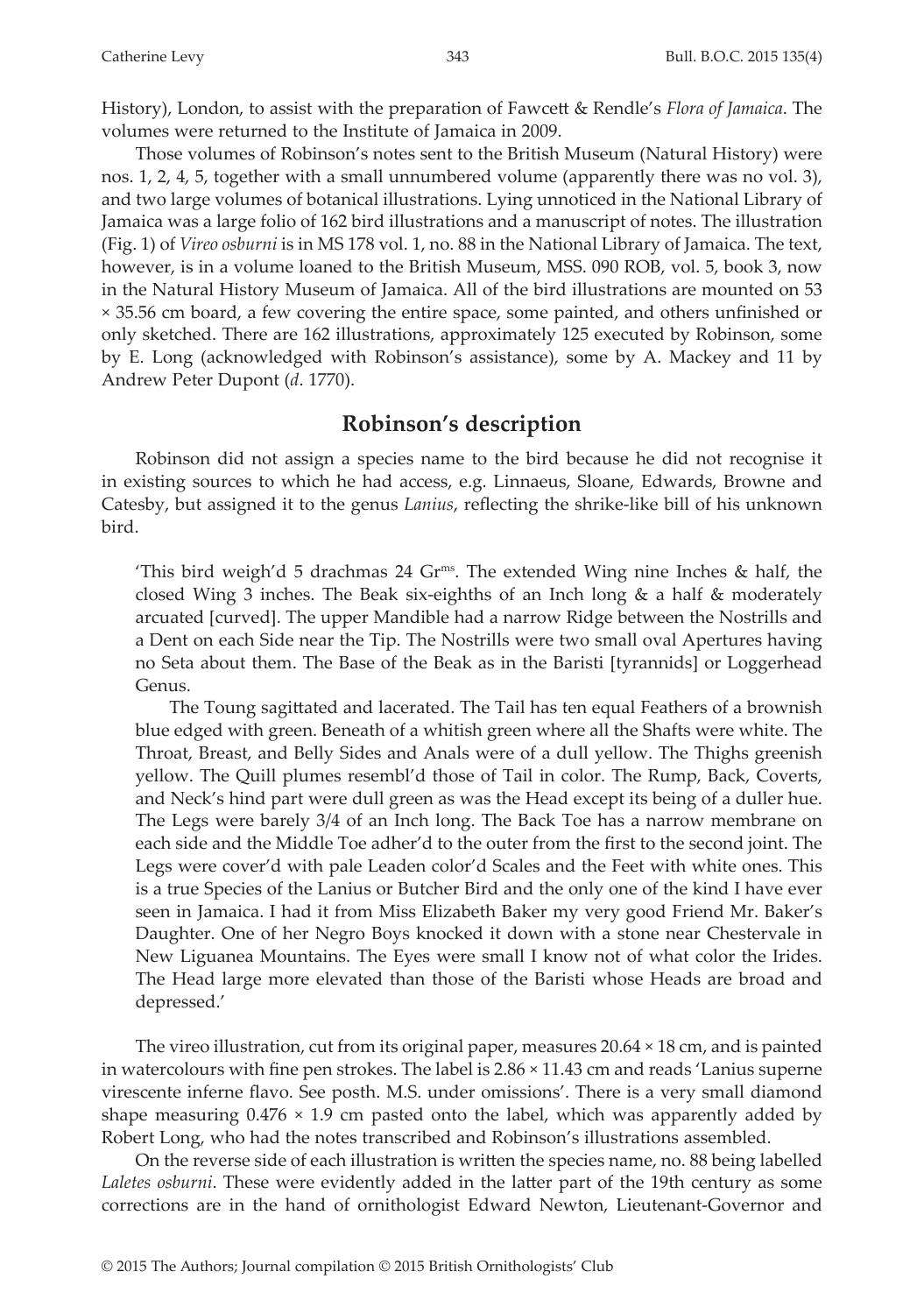

Figure 1. Anthony Robinson's watercolour of *Vireo osburni*, labelled 'Lanius superne virescente inferne flavo'; the inset shows the short outermost primary (© National Library of Jamaica, Kingston)

Figure 2. *Vireo osburni*, Hardwar Gap, Jamaica, 2009, showing the 'compressed, deeply toothed bill' (© Paul B. Jones)

Figure 3. Pl. XIV in Sclater (1861) showing *Vireo osburni* [*Laletes osburni*], with Jamaican Vireo *V. modestus* above.

Figure 4. Right wing of *Vireo osburni* showing the short first primary (© Susan Koenig)

Colonial Secretary in Jamaica, 1877–83. It is probable that this is whom Cockerell (1894) was referring when he wrote 'not long ago it was debated whether the ornithological observations (of Robinson) should not be issued by the Institute, accompanied by a selection from the colored drawings. This project after consultation with an experienced ornithologist was abandoned.'

It is obvious that Robinson received the bird some time after it had been collected and did not observe it alive as he noted that he was unable to discern the colour of the iris, and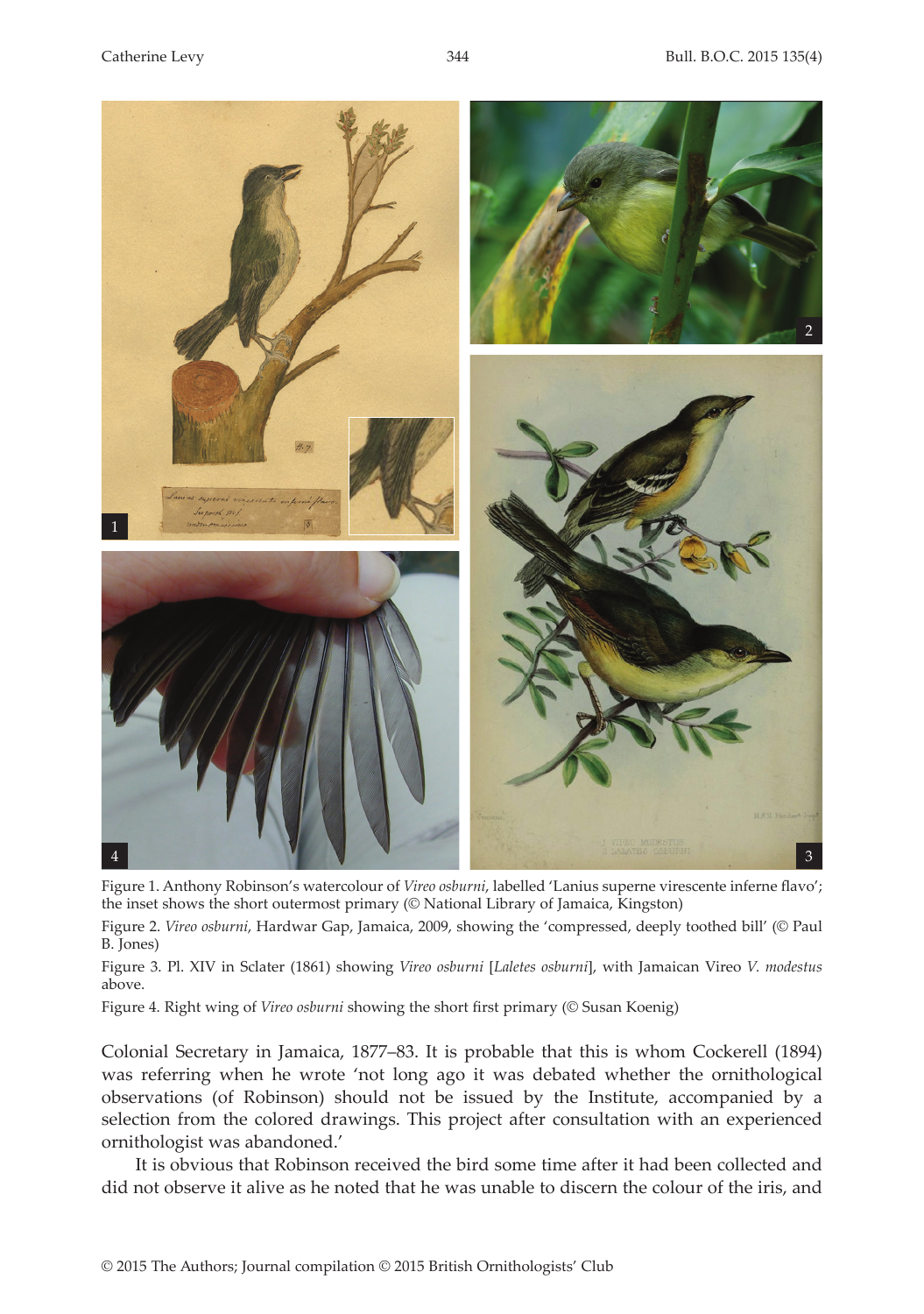recorded that the 'eyes were small'. On the contrary, in life, the eyes are relatively large, and the iris is brown. Furthermore, the length of the wings compared to the tail and the apparently short outer primary, plus the accurate description of the bill, and the plumage colours are unmistakably those of *Vireo osburni*. Additional evidence that he did not see the bird alive is that the 'jizz' of the bird in the illustration is quite unlike the species' usual posture, which is more hunched and rarely stretched upwards like Robinson's illustration.

## **Osburn's description (1859)**

Lieutenant W. Osburn, RN, visited Jamaica and collected birds in 1859–60. Having read Gosse's *The birds of Jamaica* and *A naturalist's sojourn in Jamaica*, Osburn communicated several observations that he considered of interest. In a letter to Gosse, subsequently published in *The Zoologist* (1859), Osburn mentioned a bird not described in any of his books: 'A second bird, rather abundant in this district, and not included in your list, is a sober-suited olive-coloured little fellow, that keeps pretty much to the higher branches of lofty trees, though I have not unfrequently met with it on less elevated positions. From its strong, compressed, deeply toothed bill [*cf*. Fig. 2), I was at first inclined to suppose it might belong to Mr. Swainson's extensive genus *Thamnophilus* [antshrikes]; but better acquaintance with its habits and structure has convinced me that it should probably be classed among his *Ampelidae* [waxwings], and somewhere near *Pteruthius* [Old World shrike-babblers] perhaps, though I am unable to refer it satisfactorily to any of his genera …'.

'…the head is a gray dubious olive, which becomes greener on the back. The quills and tail smoky black, with olive edges and the under parts dingy yellow. But its chief characteristics are the disproportionate size and thickness of the head, which seems only owing to the arrangement of the feathers, for it would not be suspected from the dried skin…. The gray-blue of the beak is singularly in contrast with the prevailing tints of the plumage. The bird is tame and fearless, and, if perching low, may be easily approached; and is another of the lovers of profound solitude in the forest… They hunt insects with considerable bustle. It will give an idea of their movements if I add that on shooting them at great heights I mistook, before firing, one of them for *Vireosylvia*, and the other for *Sylvicola pharetra* [Arrowhead Warbler *Setophaga pharetra*]*…* The stomachs contained several large seeds, a plant-bug, elytra of beetles, &c.'

## **Sclater's description (1861)**

Osburn died in Jamaica, but his brother Henry sent the collection of birds to P. L. Sclater of the British Museum, who published the type description of the new genus and species, *Laletes osburni* (see also Fig. 3). Sclater's (1861) account reads: 'Mr. Osburn's collection contains four examples of this bird, labeled 'Olive Chatterer' and obtained at Freeman's Hall, Trelawny, in the months of January and April 1859. Comparing it with *Vireo flavifrons* [Yellow-throated Vireo], which it exceeds by rather more than half an inch in total length, we find the beak more compressed and Shrike-like, and nearly similar to that of *Vireolanius pulchellus*[Green Shrike-Vireo], only shorter. The wings are much shorter in proportion than *Vireo flavifrons*, and the first spurious primary if well developed, measuring about threequarters of an inch from its insertion.'

It is noteworthy that independently of Robinson's 18th-century notes which he could not have examined, Sclater also described the bill as 'shrike-like'. His description reads 'rostrum altius, fortius, compressius quam in *Vireolanio*'. Furthermore, in describing the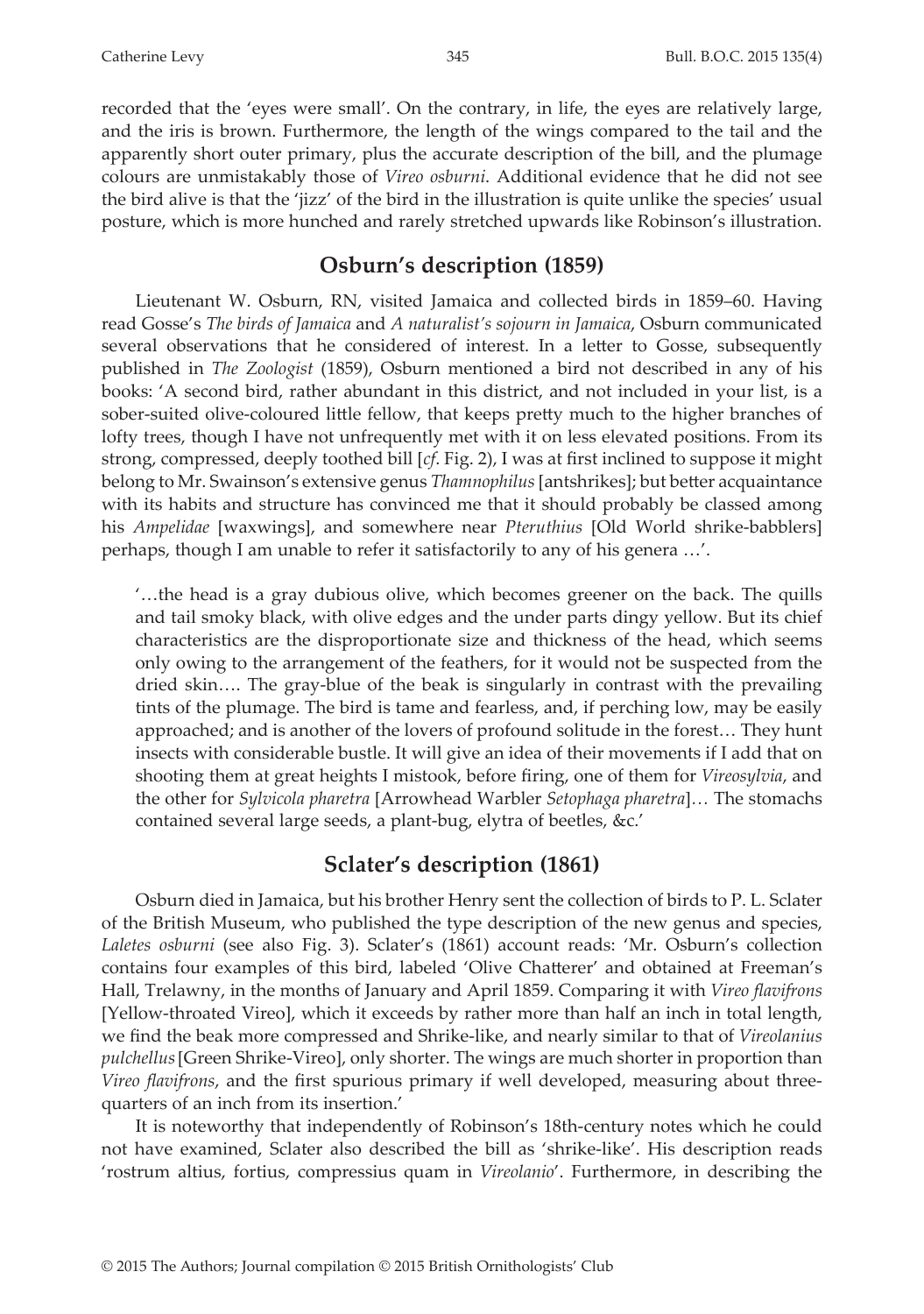bird, Sclater remarked 'remige externo spurio presente', as also noted by Baird (1864). In Robinson's illustration the 'spurious' primary is clearly visible (Fig. 1, *cf*. Fig. 4).

### *Vireo osburni*

Vireos had not been described in Robinson's lifetime. Linnaeus first designated them '*Muscicapa*' (flycatchers) because '*Lanius*' was occupied. Vieillot (1807) introduced *Vireo* as a genus name, using it for *Vireo flavifrons*. As he emphasised, Sclater (1861) did not believe *osburni* belonged to this genus, 'Laletes *genus novum* Vireonidarum, *inter* Vireonem *et* Vireolanium *medium*.'

Thereafter, Albrecht (1862) translated Sclater's account into German, while Gray (1869) referred to it as *Cyclarhis Osburni*. Baird (1864) described the family Vireonidae (one of the three dentirostral families, the others being Ampelidae and Laniidae) writing 'The essential features of this family appear to consist in the combination of the dentirostral bill, notched in both mandibles; the ten primaries… of which the outer is usually from one-fourth to one-half the second; the rather short, nearly even tail with narrow feathers, and the great amount of adhesion of the anterior toes…'. Subsequently, Cory (1886) again treated the species under the name *Laletes osburni*, as did Ridgway (1904). However, Bond (1934) proposed that *osburni* is a *Vireo*, in which genus it has remained since. He remarked, 'It is my opinion that *Laletes* is merely the Jamaican representative of a group of Antillean vireos, its closest relative being *V. gundlachi* [Cuban Vireo] of Cuba.'

### **Distribution**

Robinson's specimen (now lost) was taken near Chestervale, St. Andrew, (*c*.1,070 m) in the Blue Mountains, but the species is not restricted to this region or to higher altitudes, as noted by Lack (1976). *V. osburni* is widespread in moist forest (e.g. Cockpit Country, Mount Diablo and the Blue and John Crow Mountains), and has been observed at lower altitudes, such as Windsor, Trelawny (110 m). During data collection for the Important Bird Areas Programme, the largest concentration of *V. osburni* was in core Cockpit Country, where counts were nearly double those in the Blue Mountains, followed by Litchfield Mountain / Matheson's Run (eastern Cockpit Country), the John Crow Mountains, Mount Diablo and western Cockpit Country. Thus, the name 'Blue Mountain Vireo' will confuse those visiting or living elsewhere in Jamaica.

Osburn collected it in Trelawny, one of the centre-west parishes of Jamaica—the location of the type specimens, not in the Blue Mountains in the east of the island. Bond (1936) said it was 'Confined to high elevations (above 1500 ft.) in Jamaica. Most numerous in the Blue Mountains.' One presumes that Bond, in visiting Jamaica, saw the bird more commonly in the Blue Mountains, or perhaps he did not visit other areas as frequently.

### **Conclusion**

It is little wonder Robinson had difficulties assigning a name to this enigmatic bird. As long ago as 1894, T. D. A. Cockerell (then curator of the Natural History Museum of Jamaica) said of Robinson's manuscripts and illustrations, 'Had these descriptions been published when Dr. Robinson wrote them, their value would have been very different'.

#### **Acknowledgements**

I acknowledge Dr James Wiley for a critical reading of the submitted version of this paper and for many valuable suggestions, as well as an anonymous reviewer for other pertinent comments and the editor for helpful advice. I thank the Natural History Museum of Jamaica and its staff for providing me with access to the manuscripts, and the National Library of Jamaica for permitting reproduction of Robinson's illustration.